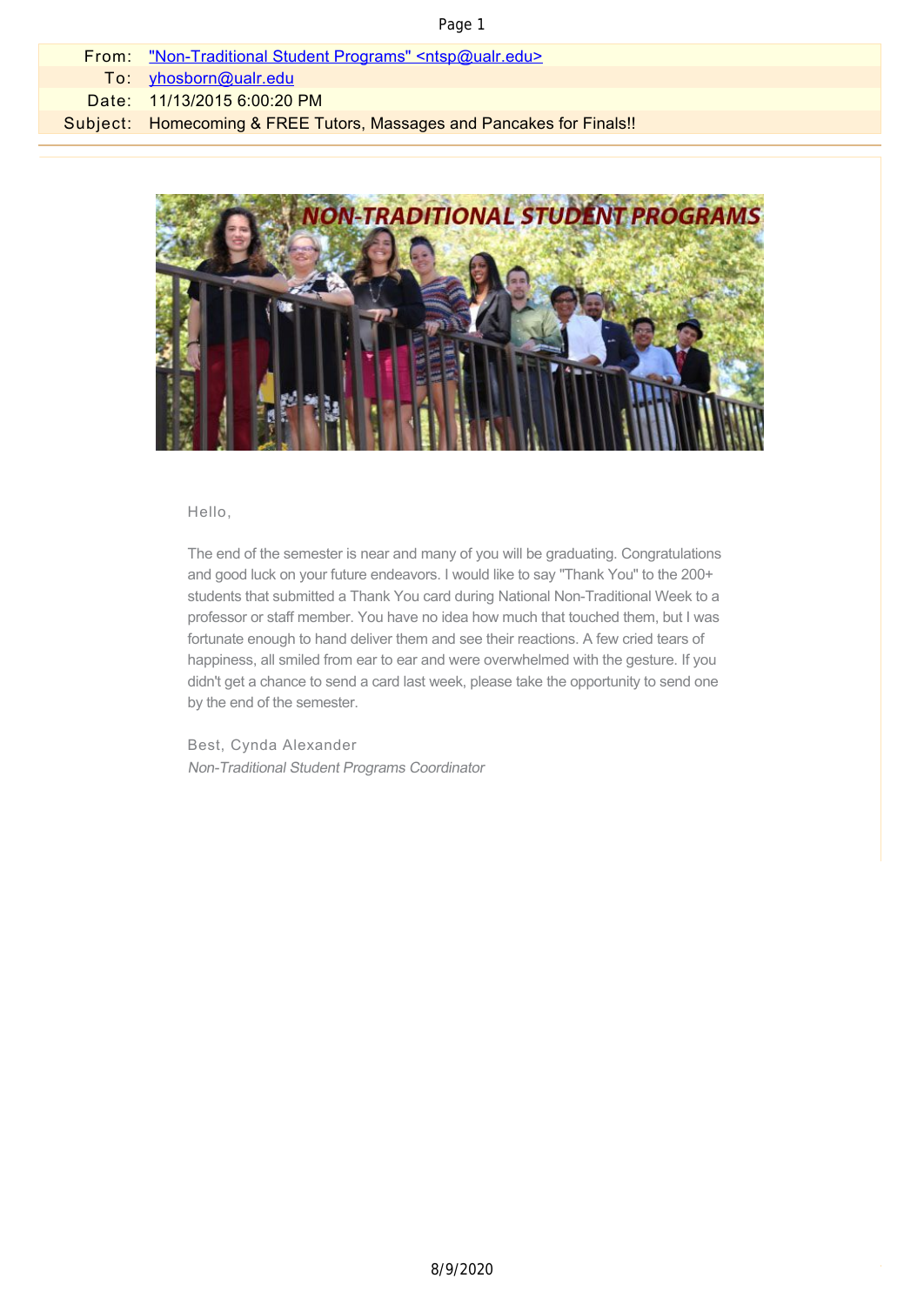# Campus Fall Events

- Homecoming, Nov.14, Go Trojans! Join us for tailgating from 11-2:30-Free lunch, t-shirts, and Trojan swag will be provided. Games start at 3:00.
- O Campus Life Movie Night, Nov.19, Straight out of Compton, Rated R
- Thanksgiving Holiday, Nov. 25-27
- Last Day to Drop Class, Dec. 1
- UPC Fall into a Massage, Dec. 2, 10am-2pm, DSC Leadership Lounge, Relax a little as you prepare for finals!
- Who's Who Nomination Deadline, Dec. 4, See below for more information.
- Chancellor's Late Night Pancake Breakfast, Dec. 7, 9pm-10:30pm, DSC Diamond Cafe, Enjoy a late breakfast in the midst of late night finals week studying.
- Finals Week, Dec. 8-15
- Commencement, Dec. 19, Congratulations graduates!

Never miss an event, subscribe to the event calendar [HERE!](http://officeofcampuslife.cmail20.com/t/r-l-ziyjig-djirtljiit-y/)

# NTSP 2016 Spring Events

- O NTSP Open House, Jan. 11, 11am-1pm, Stop by for information on mentoring, tutoring, scholarships, and all the support services we have for non-traditional students.
- NTSP Info Table, Jan. 12, 11am-1pm
- O Scholarship Workshop, Jan. 27, 1-3pm, DSC Ledbetter B/C, Come find out how to get a FREE education with scholarships and grants. There are scholarships for everyone, even grad students!

### FAQ

Where can I learn about career options?

To find out the answer to this question and more, click the FAQs button below!

#### [NTSP FAQs](http://officeofcampuslife.cmail20.com/t/r-l-ziyjig-djirtljiit-j/)

The Power of Peer Mentoring

## Did You Know ...

We have FREE tutors to help you prepare for and get through finals.

### Study Places

Academic Success Center Computer Lab/ Student Lounge, SPC RM 117-B--All students are welcome to take full advantage of the high-tech lab and printing services. It is a place to eat, relax, and study.

Ottenheimer Library Student Computer Lab, LIB 104--The lab is available to all UALR students throughout the semester.

### 8/9/2020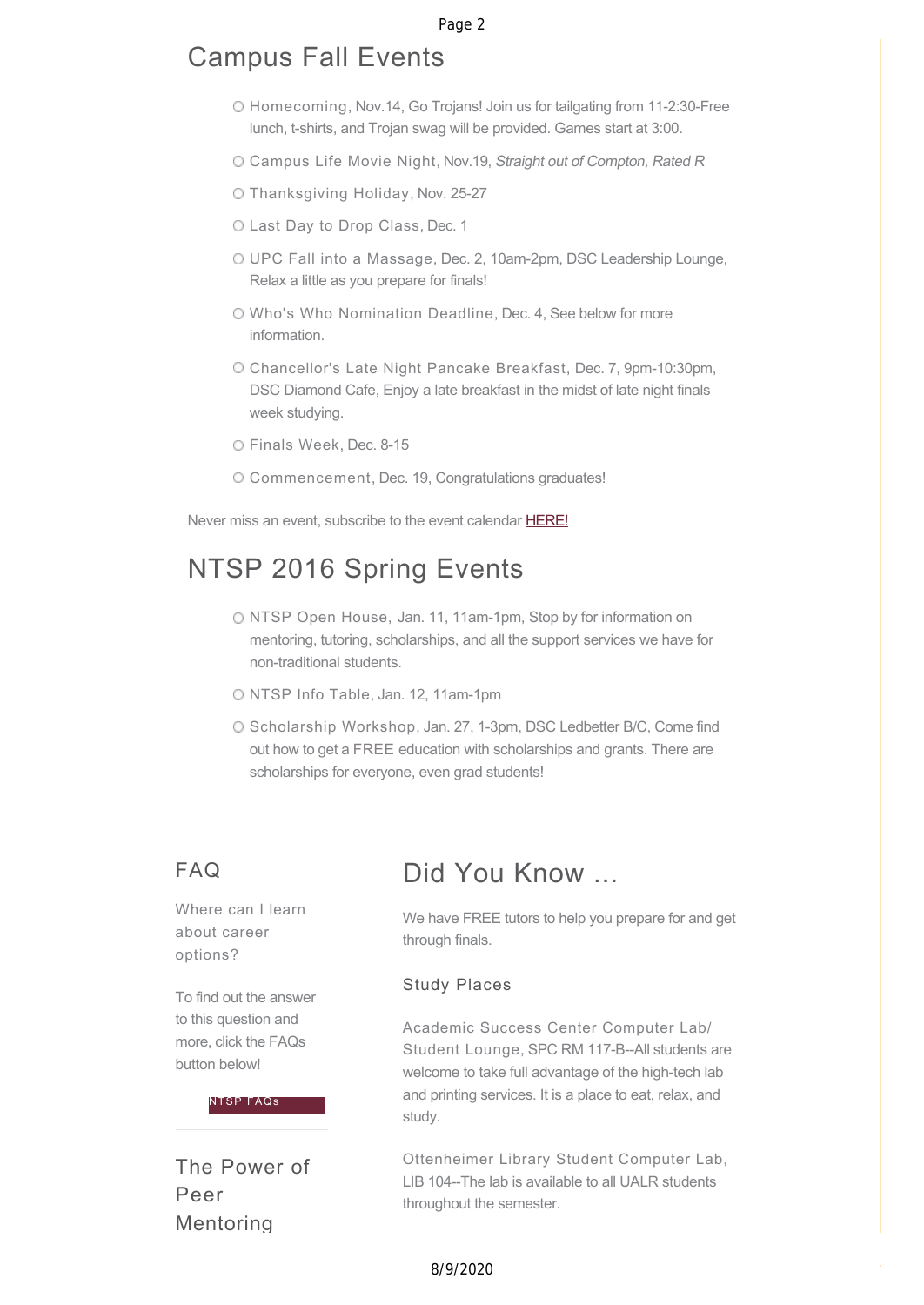

Peer mentors draw from their own experience to offer encouragement and support to their mentees and provide a connection to our university.



# **Student** Support Center Now Open

The Link provides recruitment, outreach and student success services and support for the college. This center is an extension of our college-wide commitment to our

### Page 3

EIT Student Computer Lab--This lab is one of the most advanced labs on the entire UALR campus, featuring whiteboards, dozens of computers, laptop space, quick access to the Sub Connection for a snack, and easy access to the EIT Student Services office.

### Study Help

[University Writing Center](http://officeofcampuslife.cmail20.com/t/r-l-ziyjig-djirtljiit-q/) -- SUB RM 116, The Writing Center provides quality feedback about your writing, problem-solving strategies for your writing, and assistance with academic technology.

[The UALR Mathematics Assistance Center](http://officeofcampuslife.cmail20.com/t/r-l-ziyjig-djirtljiit-a/) -- ETAS 409, Available in the MAC are tutors for math, physics, chemistry and basic statistics as well as DVDs and computers. There are also comfortable couches and a quiet study room off of the lab.

[Ottenheimer LIbrary Research Consultations](http://officeofcampuslife.cmail20.com/t/r-l-ziyjig-djirtljiit-f/) Need help with your research paper or project? Librarians at Ottenheimer Library are available by appointment to provide extensive, personalized research assistance.

[Peer Tutoring](http://officeofcampuslife.cmail20.com/t/r-l-ziyjig-djirtljiit-e/) --If you find yourself struggling, get help from a Non-Traditional Student Programs Peer Tutor. Rates begin at \$12.00 per hour, but are subject to change.

[Language Resource Center](http://officeofcampuslife.cmail20.com/t/r-l-ziyjig-djirtljiit-s/) -- Stabler Hall 202, This center has 24 PC laptop computers, the latest language multimedia helps, tutoring, and native speaking and foreign language major staff.

[Counseling Services](http://officeofcampuslife.cmail20.com/t/r-l-ziyjig-djirtljiit-g/) --See Counseling Services if you need help dealing with the stress of this time of the semester or with other aspects of your life such as time management.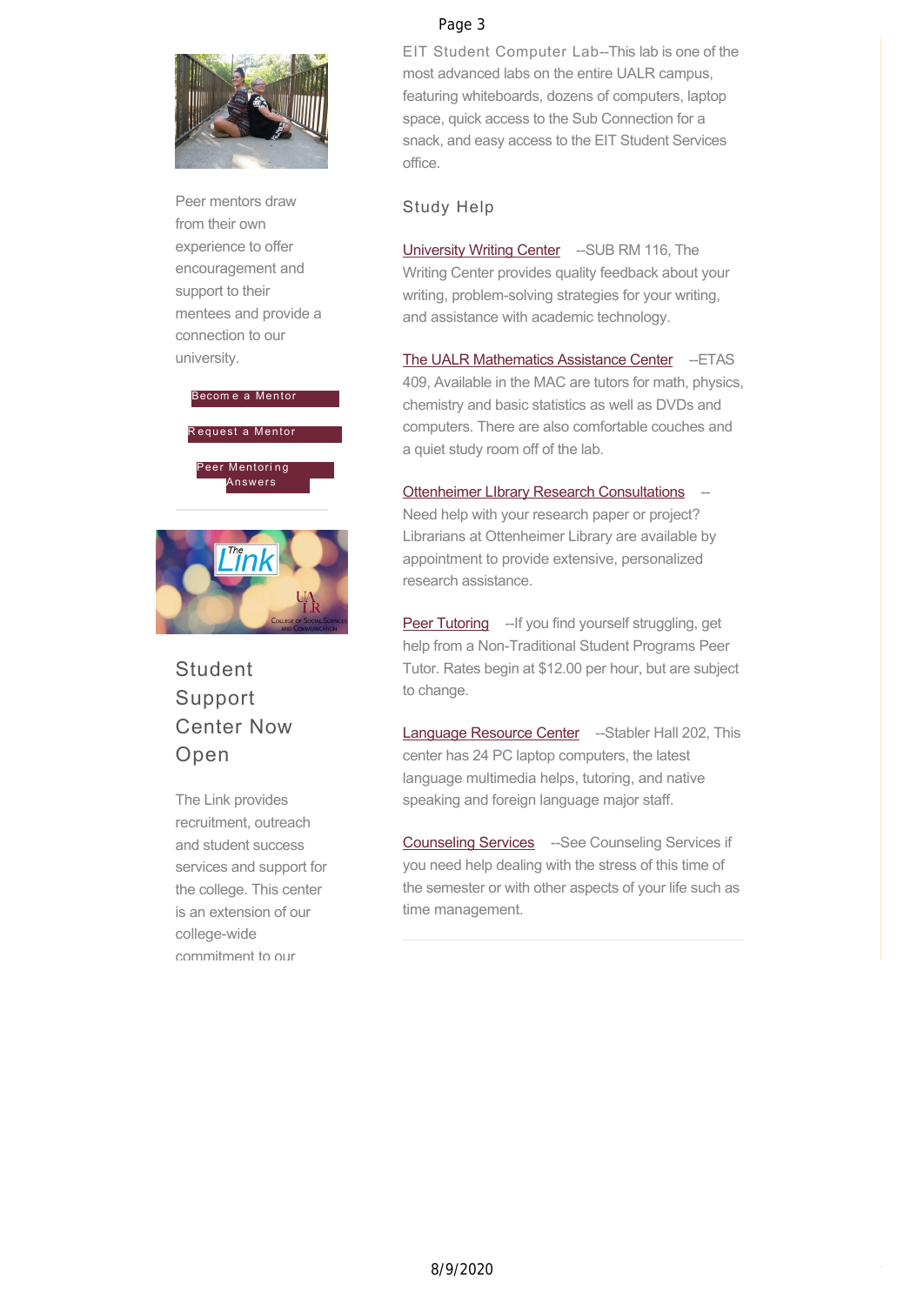students.

## Who's Who **Opportunity**

If you are a Junior, Senior, or Graduate/ Law student currently enrolled at UALR you may be eligible to be included in the Who's Who Among Students in American Universities and Colleges and the including \$5,000 scholarship. Click [here](http://officeofcampuslife.cmail20.com/t/r-l-ziyjig-djirtljiit-h/) for selection criteria.

Students, faculty, and staff may nominate students using the [nomination form](http://officeofcampuslife.cmail20.com/t/r-l-ziyjig-djirtljiit-k/) for Who's Who. Students may nominate themselves.

## Current Job Openings

The Cooperative Education Internship & Placement Office partners with employers to provide meaningful workintegrated learning opportunities for qualified students. Click the link to find out more.

[Student Internships](http://officeofcampuslife.cmail20.com/t/r-l-ziyjig-djirtljiit-u/)

[UALR Jobs](http://officeofcampuslife.cmail20.com/t/r-l-ziyjig-djirtljiit-o/)

## Page 4

# Test-Taking Strategies

Now that you have the help you need from UALR's many resources, here are a few tips for being your own resource for finals.

Be early: Arrive early for your test so you don't feel rushed, elevating your anxiety and decreasing your ability think through the answers on your test.

Be careful: Pay careful attention to the instructions before and during the test. IT is easy to answer a wrong by just misreading the question or the instruction, and not because you didn't know the answer.

Be sure: If you are uncertain of what the instruction or question means, ask your professor for clarity.

Be planned: When you first get the test glance through it so you know how much work you have for the time you are allowed. Then, you know how much time you can give each question or section.

Be generous: If you are stumped by a questions or you have a lapse in memory, don't panic. Skip the question and come back to it. Some other question on the test may actually trigger your memory.

Be correct: If you have time when you have finished the test, use that time to go back over your test to make sure you have answered to the best of your ability without mistakes. You may well earn a few more points back by doing this very thing.

# Let's Talk Turkey

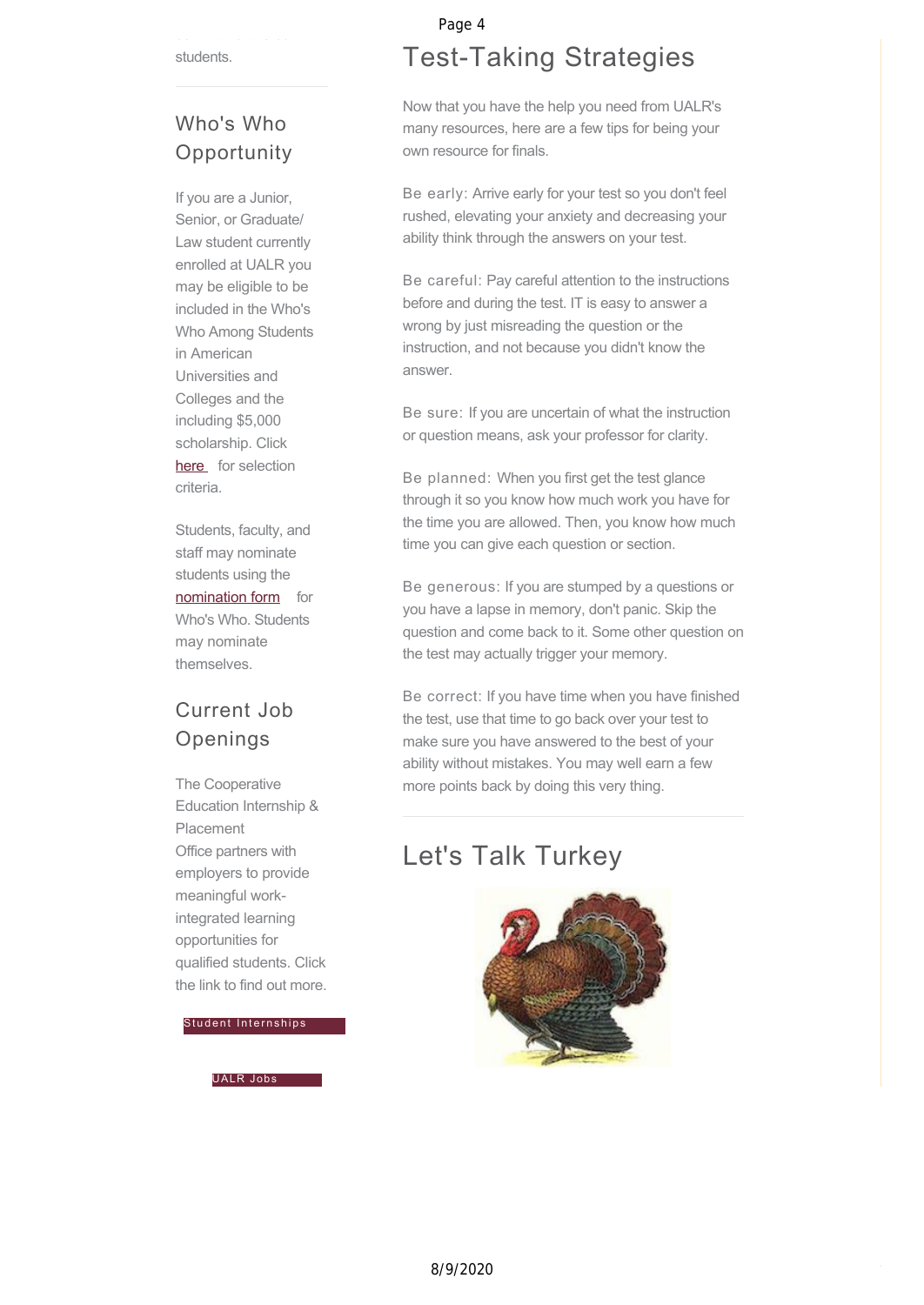### Page 5

### Helpful Links

- [Campus Life](http://officeofcampuslife.cmail20.com/t/r-l-ziyjig-djirtljiit-b/)
- **C** [Health Services](http://officeofcampuslife.cmail20.com/t/r-l-ziyjig-djirtljiit-n/)
- [Counseling](http://officeofcampuslife.cmail20.com/t/r-l-ziyjig-djirtljiit-p/)
- [Bookstore](http://officeofcampuslife.cmail20.com/t/r-l-ziyjig-djirtljiit-x/)
- **C** [Student Accounts](http://officeofcampuslife.cmail20.com/t/r-l-ziyjig-djirtljiit-m/)
- [Financial Aid](http://officeofcampuslife.cmail20.com/t/r-l-ziyjig-djirtljiit-c/)

In the autumn of 1621, 50 surviving Pilgrim colonists (half the number who arrived the year before) of the Mayflower, the Wampanoag Indians, and Squanto, who served as translator, celebrated their first successful harvest. In 1789, George Washington declared Thursday, November 26 a Thanksgiving holiday intended as a public day of thanksgiving and prayer. But it wasn't yet a yearly national tradition.

Starting in 1827, Sarah Josepha Hale, author of "Mary Had a Little Lamb," inspired by a book of Pilgrim life, championed the cause to celebrate the Thanksgiving feast on a set date for the entire nation. Up to this time many states had set their own days for the Thanksgiving holiday. Finally, in 1863, in response to a letter from Hale and in the midst of the Civil War, President Lincoln set Thanksgiving as a national holiday to be celebrated on the fourth Thursday of November every year.



# Professional and Student **Organizations**

Why is it important to join professional and student professional organizations?

Check out the complete list of UALR Student Organizations [HERE!](http://officeofcampuslife.cmail20.com/t/r-l-ziyjig-djirtljiit-yd/)

Professional organizations are amazing resources for keeping current in your field, professional publications, education and service opportunities, scholarships, internships, jobs, & networking.

Student Professional Organizations can serve a lot of the same purposes, helping you get hired after you graduate.

One organization that functions on campus is the [Student Government Association](http://officeofcampuslife.cmail20.com/t/r-l-ziyjig-djirtljiit-yh/) . Jacob Laan, president of the SGA, "The Student Government Association is a group of student leaders, elected or appointed by their peers, that represent the collective interests of every student at UALR. As liaisons between students and the University, SGA develops and oversees programs and initiatives aimed at advancing the social, professional, and educational well-being of the entire student body."

# You haven't failed until you stop trying.

~ Unknown